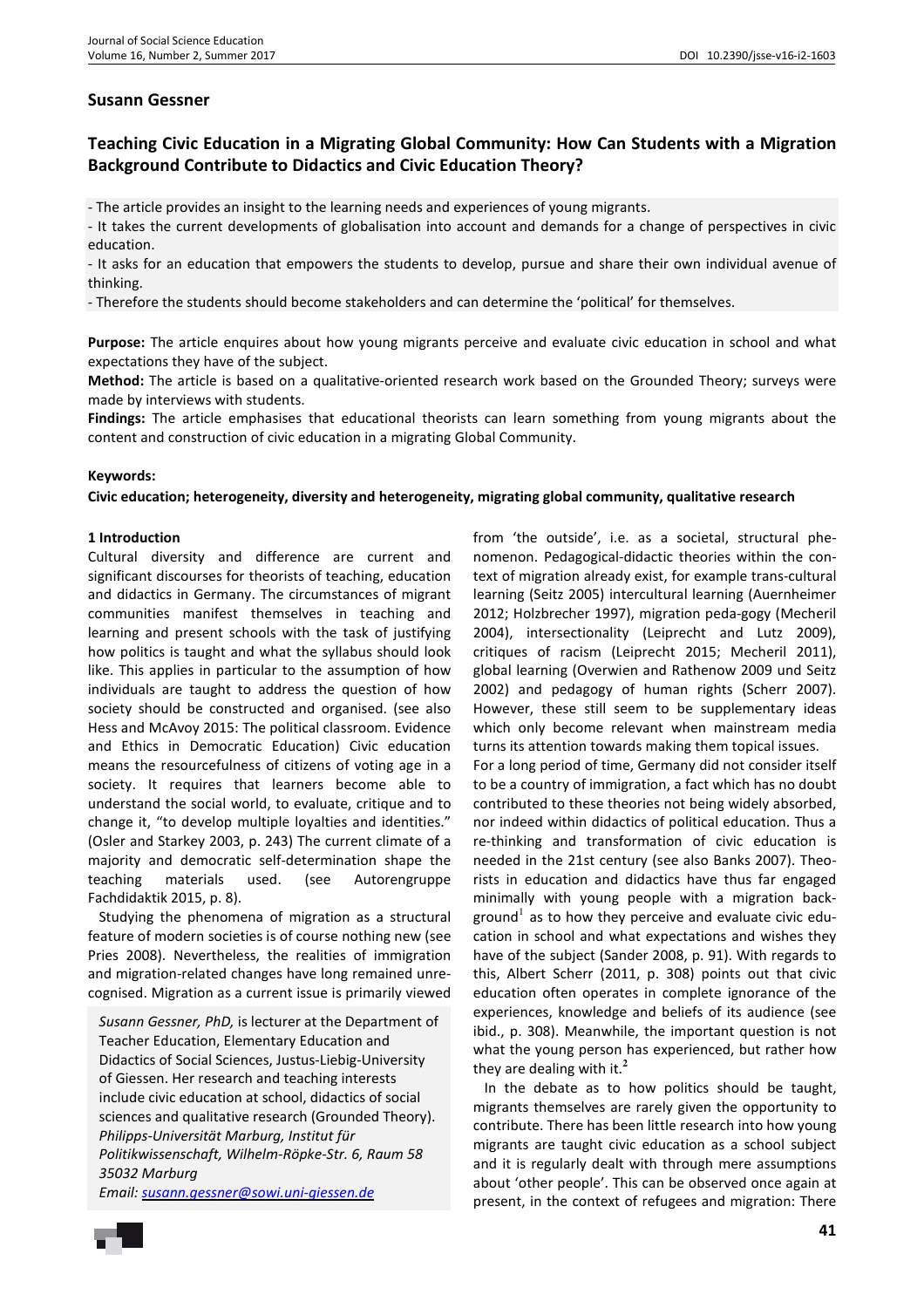are numerous reactionary comments from professional bodies making ad-hoc suggestions, yet they lack empirical basis. There is much discussion of 'civic education with refugees', 'civic education for refugees', 'the challenge of migration'. There is discussion of 'successful integration', 'acceptance of the core values and key principles of our liberal democracy' and 'the formation of our commonwealth' and the assumption that many refugee children do not have at their disposal the fundamental concepts of our democracy (Stellungnahme der GPJE zum Thema "Politische Bildung für Flüchtlinge", Sprecherkreis der GPJE, 14.11.2015. http://gpje.de/ Stellungnahme\_pB\_Integartion\_2015.pdf, last accessed on 22.08.2016). However, the question is whether children without a migration background per se have an understanding of democracy.

## **2 Defining the didactics of civic education**

To be able to develop my thesis, I now wish to introduce the key elements of didactics of civic education theory. Related to this, I also wish to stress that 'civic' in civic education relates not only to political science but should be understood to also encompass sociology, economics and law studies (Autorengruppe Fachdidaktik 2015, p. 8). Returning now to the principle questions of the didactics of civic educational theory, these can be described as follows:

- *What* content should students learn about politics, economics, society and law? This deals with the criteria for selecting learning materials and developing topics (content).
- *Why* should they learn it and *what for*? This element concerns the 'philosophy' of the subject, the positioning of civic educational theory, the aim of the subject and the competencies that apply to it (aims).
- *How and what with?* In what way and with which materials should they learn the subject? This concerns the teaching methods, the personal delivery and interaction in the classroom and the structuring of lessons, the teaching methods and mediums (methods).

Parallel to these three domains are learning requirements – in school and in society. Findings from youth studies, socialisation theory and sociological theory, and the stakeholders in education, i.e. teachers and students, all play a role here.

Within my qualitative-oriented research work (Gessner 2014) based on the Grounded Theory Methodology (see. Corbin; Strauss 2015; Glaser; Strauss 1967) it was found that students are able to design the content of the key didactic areas themselves, that is to say in line with their learning needs and their experiences. I thereby assume, from a didactical understanding, a significance in students' perceptions, knowledge areas and perspectives for effective learning and educational processes (see Gessner et al. 2011, p. 166 et seq.). Furthermore, I assume that a constructive handling of heterogeneity in civic education lessons allows each young person not only an insight into their individual stage of development but also to consider that they identify themselves

through social belonging. In order that *all* students are able to access and identify with teaching content, it is essential that lesson planning for heterogeneous groups of learners takes into account the multifaceted sociocultural experiences of the students, and is implemented in a constructive way for learning. This requirement can be met using a foundation based on a more socialconstructivist concept of learning and teaching (see Fuerstenau 2009, p. 61 et seq.; Youniss 1994).

Regarding relevant research questions in the context of migration, reference is consistently made to the need for sophisticated consideration of migration and immigration in relation to existing phenomena. Varying experiences of language, culture and social behaviours which are dependent upon migration type must be differentiated between in pedagogical-didactic discourse more than they have been to date (see Gogolin 2006, p. 36 et. seq.). In doing so, it is less about asking *what* experiences young migrants have had, but much more about *how* they deal with those experiences (see Nohl 2010, p. 240). Furthermore, migrants are rarely drawn upon as competent experts who can say something about the nature of the migration society and its education system (see Messerschmidt 2009, p. 140).

In order to explore the way in which civic education is received I carried out fourteen qualitative interviews with young people (of varying migratory backgrounds), aged between 14 and 17 years old, who at the time of the interview were in the tenth year at various types of schools. Of greatest interest was their knowledge, interprettation and perception of civic education (lessons). Attention was only given to the migration background of the young people in the interviews as far as the young people themselves identified it as having personal significance. Specific topic areas were determined for the interview guide, for example biographical prompts, interesting lesson topics, knowledge gained from the subject, the teacher, political understanding, social and political engagement and the learning environment (see Gessner 2014, p. 77 et. seq.).

The evaluation of the interviews was carried out using the framework of Grounded Theory (see Corbin and Strauss 2015; Strauss 1967). The methodology of Grounded Theory identifies a research concept which aims to develop theory based on data collected and seeks to explain a social situation in the context of its conditions and the resulting consequences (see Huelst 2010, p. 281). The results of research – in terms of the research paradigm – concern *conceptual* rather than *statistical* trends (see Hermanns 1992, p. 116).

The theory resulting from the research process is understood as being dependent upon the process, understood as tentative, and is based on the subjective view and situation defined by the participants (see Flick 2011, p. 387 et. seq.; Boehm 2012, p. 476).

During the evaluation of the interviews in this study, the following emerged as key themes: 1. Sense of self and status of the young people 2. Dealing with the content of civic education lessons 3. Perception and evaluation of (social) interactions in civic education lessons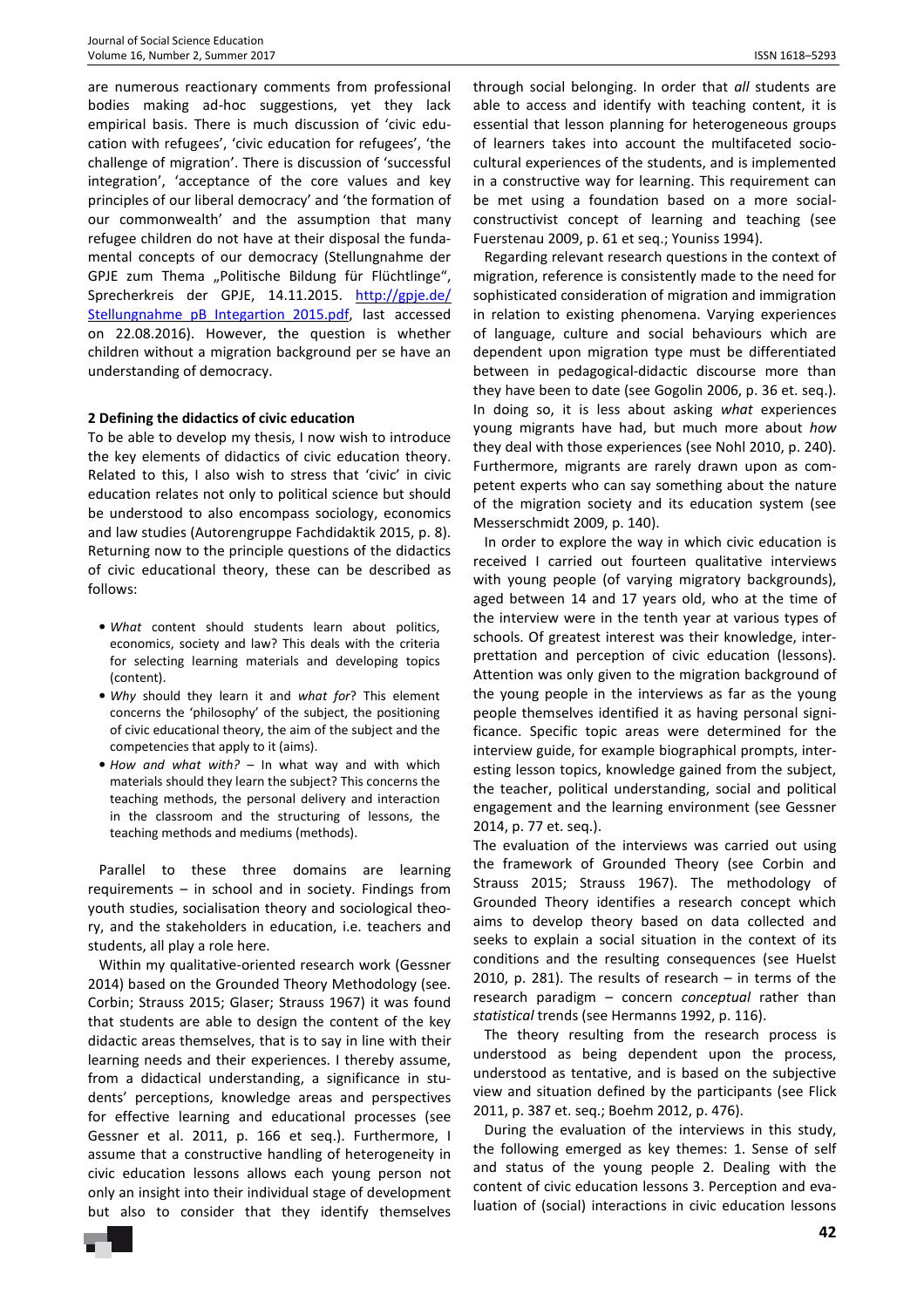and 4. The function and significance of civic education as a school subject.

The question this study seeks to answer is how these four areas (from the perspective of the students) can be understood through their interaction with each other. That means, for example: what is the relationship between the self-defined status of young people and any given civic education lesson and how does this give structure to the management and delivery of the lesson? An analytic perspective is therefore taken which emphasises the individual actions and behaviours of the young people as agents in the co-production and costructuring of civic education lessons.

The results from all cases studied overwhelmingly show that the significance of civic education lessons is varied and individual and depends upon the needs and expectations that young people bring to lessons. The young people self-manage, they are a product neither of their background nor of their school lessons. The young people contribute their competencies and identities and, as experts in themselves, they unlock the potential of the lesson to be meaningful. Within this the worldly knowledge of the young persons comes into play, which is comprised of their experiences, attitudes and knowledge gained. It is reflected in, for example, how they concepttualise teaching, being a student, and the role of the teacher, the community and politics.

Young people's perspectives of their civic education lessons reveal a wide spectrum of receptions and approaches. This will be presented by way of a case study.<sup>3</sup>

#### **3 Malik's views on teaching methods in civic education**

In this chapter I wish to explain this by using the example of school student Malik (Gessner 2014, p. 225 et seq.). Malik is 16 years old and came to Germany from Somalia with his family when he was four years old. At the time of the interview he was in the tenth year of a comprehensive school.

*Who?* Malik introduces himself: *"M: Yes, so I'm Malik, I'm 16 years old and I come from Somalia originally, my nationality, and live in* (small city)*, I like playing basketball, as hobby."* Malik has a distinct perception of nationality as is clear that one can live in Germany and have a different nationality. Malik positions himself very strongly in his immediate living environment. He lives as a recognised refugee in Germany. However, his feeling of belonging is emotionally ambivalent and problematic. There is a great awareness regarding the incendiary portrayal of migration in the media. He differentiates foreigners from Germans as powerful groups.

Malik assumes that young people are interested in subjects that have an effect on their immediate environment. On the topic of youth crime he recounts an incident which plays on his mind both emotionally and mentally:

"M: Yeah, youth crime. I notice a lot of that. (…) that interests me a lot, like, and I ask myself as well, why it always happens. And so once I got more closely involved

with that question, because once I went to a friend who is very violent, and I talked to him about it, why he is like that, and why he does things like that. (...) And he said like, yeah, because of my honour. Or he says for example, his parents don't have all that much money, and he feels like he has to look after his family, but he's only just 16 years old. Well, exactly the same age as me. Then I said, 'and what do you live on, where do you get the money from?' and he said, 'I do anything I possibly can to get money'. And then I thought to myself, in some ways I have to count myself lucky, that I have what I have at the moment. And there's other kids, they have it a lot worse, and because of that I sort of value life now more than I used to, put it that way.

Does Malik want to use the scenario he puts forward here to qualify his (social) status in his environment? He knows that it could be *'a lot worse'*. Malik is aware of how quickly one can become an outcast. A disillusioned attitude amongst young people is familiar to him.

*What?* For Malik, the important issues are those that reveal the dynamic, the changing and the shifting of people and communities. This dynamic of societal development and change can be revealed by the comparing of historic-political issues from 'before' and 'now'.

"M: (...) In politics and economics it's always about politics and it fascinates me, how politics today for example, how it was before and how it is now. And it has changed suddenly. Before, I don't know, I can't say exactly, but I just know, like, that it was different before and it's different now.

Political issues are interesting and meaningful if there is a clear potential for development of social conditions. Malik believes in the potential for people to develop despite a lack of opportunity in early life and also the potential for a shifting in social conditions. An indicator of such a shift taking place in society is the climate of opinion. Malik contextualises the pro-Obama-movement that was also reflected in his class.

"M: No, everyone was of the same opinion. Everyone was interested, everyone said, 'I think it's great, that Obama won', because just like, even the Germans. (…) Can I say Germans?

I: Sure.

M: Ok so the Germans say it too, 'I am pleased, that Obama won', and that a new (.) culture is coming to the States, like the best person won, not always the same, the same race, let's say. It was also fascinating for a lot of people, that a black person moved into the White House, because (..) that's new for everyone. Certainly for everyone, everyone has an opinion about it, and I believe, that the opinion of everyone is positive, well ninety percent, I'll say, is positive."

The collective Obama-euphoria also reinforced Malik's confidence in societal structures<sup>4</sup>. Political education could currently 'benefit' from Malik since his experiences cause him to have a very specific view of the world, in which he must reconcile various perspectives. For him it is about political education of *the world,* and he formulates a normative assertion about people and politics: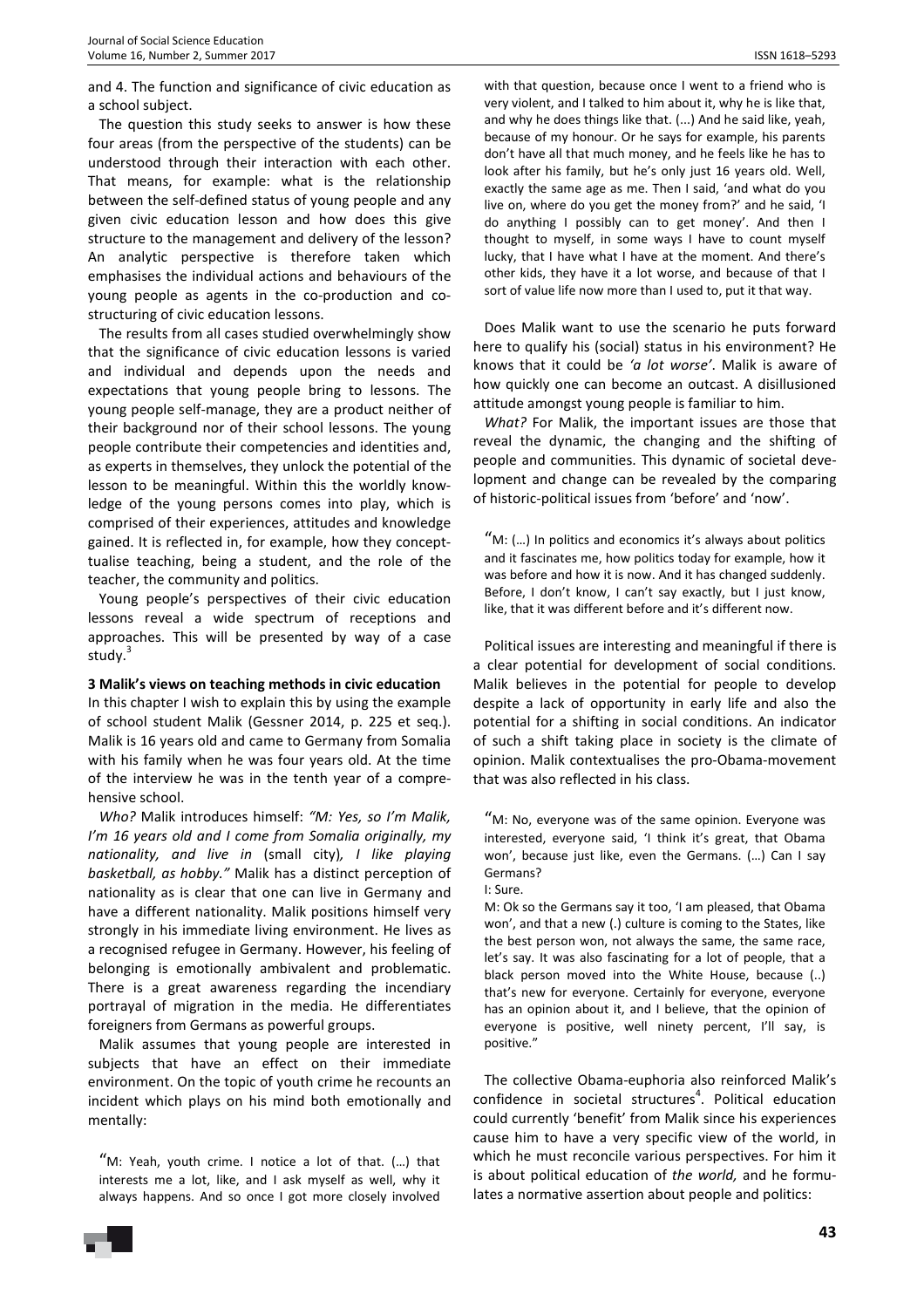"M: 'One World', I mean, our world is divided into three worlds, the third world, I don't know, if there is a second, but I think, the third world suffers a lot at the bottom and there are a lot of rich people (…) But everyone's out for themselves and don't see any more, what is going on in the outside world. That also makes me very sad. (…) For me that's/ (.) I think, there should be one world, as they say, and not three worlds or two worlds.

For Malik, the third world is not something abstract. For him, the 'first' and 'third' worlds sit right alongside each other. He knows the contrast between rich and poor, and indeed not only in the abstract sense.

Malik finds it unsatisfying when there is no prospect of a solution to a problem. Political issues should always hold the possibility for change, that is to say they should not provoke resignation or helplessness. For Malik, it is about recognising opportunities to take action and gain control of issues.

Regarding the content of politics lessons, Malik proposes universal, normative principles which concern all people alike, which are important to all and are relevant to the living environment of every individual. That means, for example, 'rights', 'freedom of land' and 'freedom of speech'. The themes operate at three levels:

1. *Equality* is conceptualised at the level of social cohesion, from a universal and anthropological perspective. All people have the equal right to experience respect and recognition: *"Equality is to show respect and to deal with people as they are and that does not happen".* 2. On a global political level the theme of peacekeeping is emphasised: *"And peace is like, there's the third world in Africa, and I/ (..) My culture is that, I come from Somalia, and in Somalia it's like, I think, there won't ever be peace there again, in my opinion, (…) and that for me is a very, very important issue."* He wants to know *"(…) how politics looks in other countries (…)"* and politics lessons make it possible to access these global political themes. 3. The topic *Young People and Rights*  presents the personal view, or rather individuals' relationship with their environment: *"And Young People and Rights is also an issue for me, because young people's rights today, they are not respected (…) We talked about rights (…) I didn't know, for example, that we have so many rights.* It is about having rights which then open up the opportunity to have influence and take action.

*How?* Concerning the question of what lessons should be like, Malik's attention focuses mostly on the social aspect of the lesson and the teacher's use of teaching methods. The teacher should make the success of their lesson dependent upon whether the students have learnt something and he should ask them so at the end of the lesson. Lecturing is not the teaching method of choice. Malik explains that what works, or rather does not work, with regards to learning in politics lessons, is dependent upon the teacher's actions:

"M: (…) there were like loads of discussions, he asked lots of questions, he asked us as well at the end for example, 'Have you learnt something?' and said, 'Tell me the truth, if you didn't understand something, you can come to me',

and the other teacher talked, talked, talked, and when the politics and economics lesson finished, "Goodbye and have a good journey home". Yes. (…) I think a good politics and economics teacher, for example, our old one, Mr Ritter, he was really strict, but very disciplined. He had his topic that he wanted to see through, and he did it as well. And he asked lots of questions, he checked our homework. (…) He said, 'you don't have to learn it off by heart', but he said, 'learn the most important things, try to put it into your own words and try to understand the content, what it's actually all about'. (…) Because he put a lot of emphasis on the fact that you should understand it. And you can only understand it, when you are at home and you really look at it and when your brother or sister ask as well, what's that. He also said, ask your parents, if you don't understand it. I think that's a good politics and economics teacher, for example. If he is interested in us. Yeah.

The teacher should ask questions that are on the level of young people, but he should not give them the answers. The teacher should have a lesson plan that they want to implement and keep to. "Disciplined" in this context means structured. The teacher should judge the success of the lesson on whether the students have learnt something and also ask them that question at the end. Malik does not want to be reduced to simply being ticked off on the school register, but wants to be taken seriously as a person. Of significance is that, as an institutional representative in society, the teacher is interested in the individual student with their specific circumstances and that they give this impression when they engage with the students. A good teacher-student relationship is essential for Malik in his evaluation of the teaching of politics<sup>5</sup>.

Regarding the atmosphere in school and lessons, Malik perceives a rivalry between groups (in this situation foreign and German students), but in his opinion this could be resolved via the philosophy of the universal understanding of *equal rights as respect.* For Malik, the problem between the groups can be solved through this, as "*everyone knows each other*". He bases this on his understanding of equal rights being defined as mutual respect:

"M: Yes, I find, both sides should be careful what they say. The foreigners can say what they want and the others not, it's not like that. I think that they should also be careful what they say, what they say about the Germans/ there are a lot of foreigners who say for example, 'Heil Hitler' and joke about that. You shouldn't do that, for example. Because that comes back to the topic of equal rights (…).

However, the problems, or rather the issues, of young people are not deemed as important by the school system, because they would have to *"sacrifice lessons".* Nevertheless, there remains an urgent need for schools or classrooms to act as a forum in which one can speak openly<sup>6</sup>:

"M: (...) I think basically, there should be an hour, where for example you, an hour during the week, when it should be discussed. (…) So, just an hour should be given up for the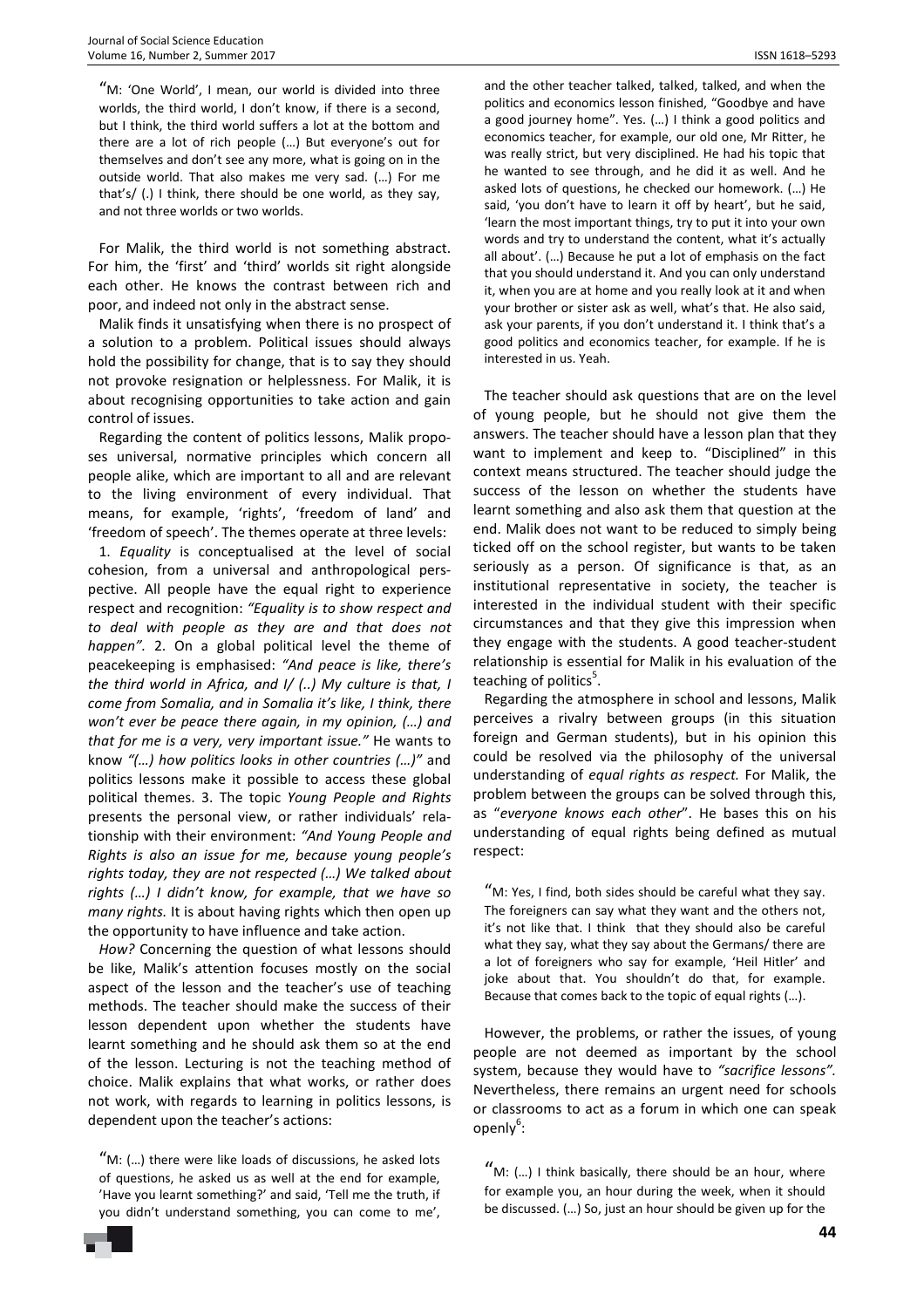issues, let's say, of young people and equality, laws and rights. (…).

It is important to Malik that there be a problem-solving approach which also includes the perspective of the 'victim' and he makes specific suggestions for as to how this could be implemented:

"M: (…) Because there are also plenty, now not only, I don't now mean the young people who are now carrying out offences, I now mean the young people who also get mugged or have their pocket money taken from them, I mean these young people more than any of the others. How they can assert themselves or how they can be helped, those who also carry out acts of violence, how they should be helped. Everyone has an opinion about that, and my opinion is, like, more should be being done about it. (…) I think it should be a subject or a lesson, a social lesson or, where you should talk about it, in my opinion, for young people, for the year five student and for everyone else.

*What for?* For Malik, politics lessons are about subjectivity. The aim is to produce subjective, significant connections rather than dealing with objectivity. It is an individual's frustration which leads to an interest and identification with civics or political issues. The topics of lessons then become dynamic and alive if they hold initial potential for change, i.e. distinct opportunities for action and self-efficacy, which empowers people and prevents people from feeling disheartened. Civic education should work on the assumption that it is not about,

"[…] *either you can do it or you can't* […]" but rather" [...] *in politics and economics classes it is just your way of thinking".* Malik suggests that in politics lessons, it is about, "your reasoning". Thus, politics cannot be viewed in terms of *"either you can do it or you can't",* and therein lies the opportunity of civic education: One can learn to develop one's own way of thinking and articulation. Malik's concept for teaching and learning politics is based on enabling students to have their own point of view and be able to articulate it. It is about being competent to use politics to develop one's own way of thinking. Malik sees topics in lessons as meaningful and worthwhile if they hold the opportunity of personal development.

Lessons for Malik are a liberating experience: One's own personal troubles are no longer a barrier to learning because there is the possibility within the lesson to work through difficult political phenomena, while speaking freely, at a distance and in abstract from one's difficult personal circumstances. Such issues, which hold equal relevance for all, can be overcome in this way. One is only able to consider political phenomena freely and clearly once it is made possible to remove oneself from it.

Malik is representative here of many young people in a similar situation and indicates that didactic theorists can learn something from their target audience when they ask the didactical questions of 'What?' (content), 'How?' (method) and 'Why?/'What for?' (aims) in relation to

teaching civic education. Furthermore, it is clear that the syllabus cannot be derived from social sciences. Instead, the content is justified by its relevance to subjectivity (Autorengruppe Fachdidaktik 2015, p. 61). In this context Bransford et al. for example use the term *learner centered education* in contrast to an education that is *knowledge centered*. (Bransford et al. 2004, p. 133) The theories and ideas of young people already hold the potential to provoke rich discussion. What is now of interest is the further potential for 'the expertise and credibility of subjective accounts' (ibid., p. 63) to be utilised and how education can contribute to this.

## **4 Why can civic education theorists learn from young students?**

Working from the assumption that young people redevelop the way they relate to the world and themselves during adolescence (King and Koller 2009, p. 9), adolescence provides the opportunity to understand the learning process within which new ideas form. Young people experiment with their individual creative potential and develop their own moral, political and religious orientations. It is about the development of one's perception of oneself in terms of personality, gender and social identity (Koller 2006, p. 198f.). Vera King and Hans-Christoph Koller (2009) conceptualise these transformative learning processes as 'Adolescence as a psychosocial opportunity'. Their concept describes a construct of psychological development which highlights a relationship with pre-existing options in society.

This is an ongoing theoretical question because it looks at the developmental potential of young people from different backgrounds within the perspective of societal change (Weike 2004, p. 87). So, according to King and Koller (2009, p. 12)<sup>7</sup> immigration and adolescence, 'demands a double transformation', as migration- and adolescence-specific challenges overlap and reciprocally influence each other. In respect of both are the issues of moving away from one thing and building something new. Even if the young person themselves did not migrate, how their parents dealt with their migration impacts on the adolescent development of their children and the potential changes associated with it.

This raises the question of how, or using which strategies, young people process or deal with their experiences, and what resources they actually have available to them for this learning process with regards to the transformation of their relationship to themselves and the world around them (Koller 2006, p. 200f.). School, and the learning processes that are initiated or take place in school, play a central role in this (alongside the social and cultural capital of the parents). Schools can therefore enable young people 'with a migration background' to take opportunities for development. So much more can then be learnt via education than the mere acquisition of knowledge and social standing. Thus, education processes distinguish themselves from learning processes in that not just new information is taken in and acquired, but a change in the manner in which processes of information take place. Education processes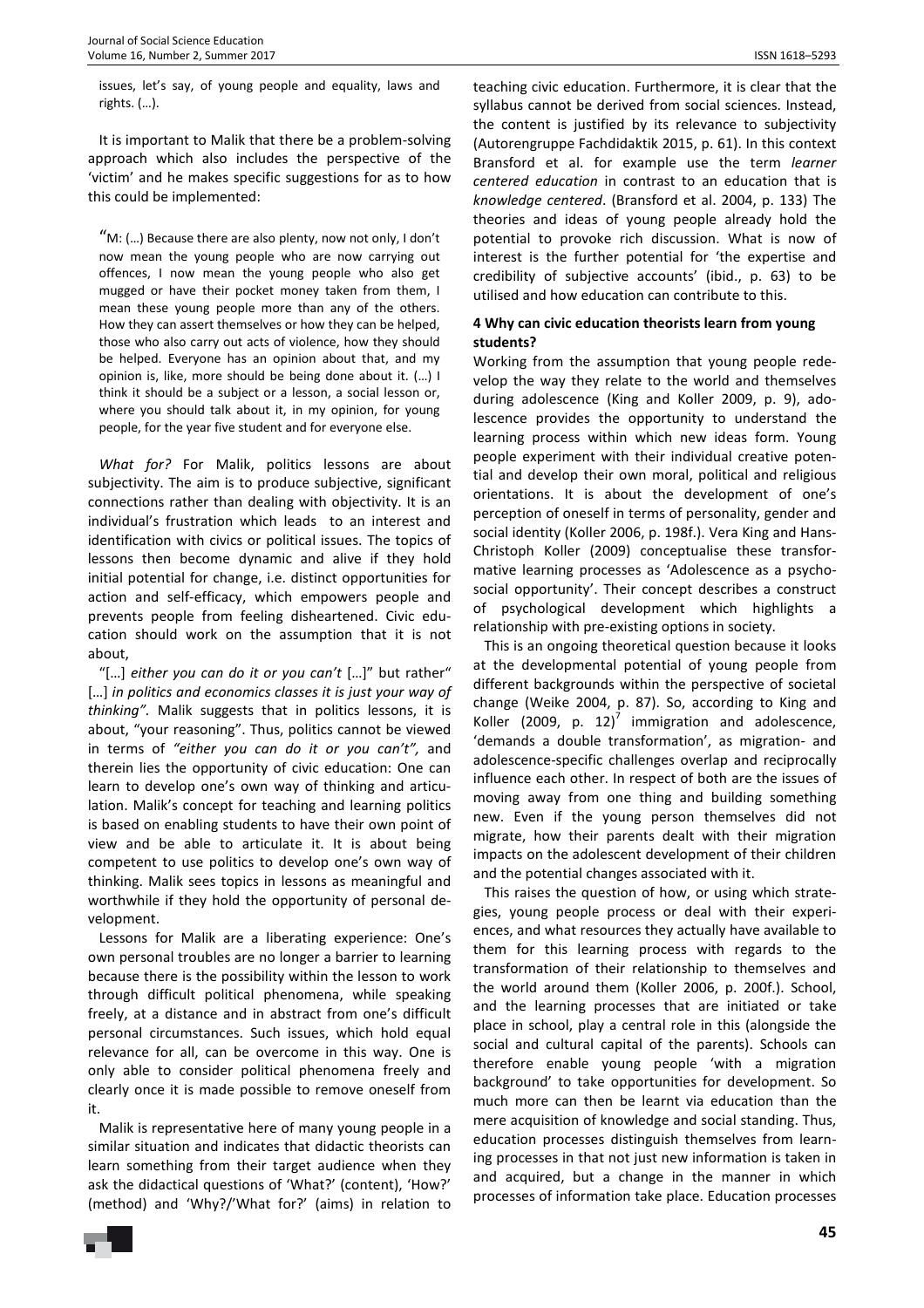can therefore be understood as enhancing or transformative learning processes during which exposure to knowledge is changed in fundamental ways and *new*  personal and world perspectives emerge (ibid., p. 197).

At a social level, pedagogical interactions in school are particularly meaningful and have the potential to enhance the student experience. The varying (migration) backgrounds of students can prove to be stimulating in class. However, this will only be true if there is an understanding that difference amongst students in not openly acknowledged, thereby 'leaving the definitions of difference undefined in order to facilitate an open and fair discussion' (Kling 2009, p. 43). Adolescence with a migration background is understood as 'a process of transformation and rebuilding' in which the 'biography of migration is regarded as 'a model of societal transformation' […]' (ibid., p. 43) and is a factor in the educational process. This needs to be tied in with the resources and abilities that, 'are linked in with the processes of defining and broadening one's relationship with oneself and the world that are associated with the education process for students with a migration background (ibid., p. 44).

Young people with a migration background build their language, culture, religion, social style and politics through a process of transformation. They cannot simply relate to existing or pre-established examples. It is for this very reason that civic educational theorists can learn something from such students about the content of civic education. Their perspective of societal, political and educational settings facilitates a different perspective for didactics of civic education as well.

As to which direction such a change of perspective should take, I wish to move away from the individual circumstances of the young people who were studied and present this using the overall findings of my research project. In accordance with constant comparison – an analysis strategy of Grounded Theory Methodology – it is about extracting common themes in order to facilitate the analysis of phenomena relevant to multiple cases (see Sutterluety 2003, p. 18).

### **5 Overview of the Empirical Results**

The overall results show that there are circumstances common to all cases where the potential significance of civic education lessons for students is inhibited:

Regarding the content of civic education, the consensus from all the young people appears to be for a pathway to exist for developing one's own political interests, free from influence, and that topics from all levels of politics are identified. The young people say that these topics should not, however, be formalised into the syllabus. As soon as a connection to the syllabus is made it 'narrows' everything and the themes become restricted and limited. Typical civic education topics (and civic education in general) become associated with abstract, removed, standard definitions and major presumptions. Political topics seem to be steered in a specific direction, towards over-complicated, cumbersome statements that are difficult to define, and the scope for the topic is

missed. And so the political quickly becomes the powerful and secret knowledge of, for example, the establishment or politicians, no longer accessible to all. This then evokes a sort of reverence amongst the young people and the assumption that the subject was not developed with them in mind. Civic education lessons are then no place to be nor to become brave. (see Gessner 2014, p. 309f.)

There is uncertainty surrounding the question of the norms of correct and incorrect political knowledge. Political understanding based on the static structure of political institutions is correlated with the day to day business of politics. Civic education should free itself from the idea of treating current affairs (news) as concrete and qualifiable. A deeper dissection of political phenomena is not possible if these topics are not developed and are indeterminately equated to everyday activities. (ibid., p. 308)

Under the weight of expectation, political knowledge is highly functionalised, or acquired instrumentally (to succeed, for example, in tests at interviews or in professional life). This inhibits the occurrence of advanced political learning and thinking free of context. Further, it also prevents democracy and participation or, in other words, political freedom. In this context, it becomes necessary to rethink what counts as a 'correct' answer and indeed to decide in general how teaching and learning methods for civic education are conceptualised in terms of problem solving. The above supports, approves and cements a passive learning mindset. (ibid., p. 308f.)

The narrow, Germany-centric orientation of civic education, and its reinforcing of the way of thinking of the nation state, impedes multiple perspectives. Certain unconventional themes which do not conform to the majority structure are not set as topics. The message is as follows: The only important topics are those laid out in the syllabus. (ibid., p. 305f.)

Regarding perception and evaluation of the communal nature of civic education lessons, it seems that students and teachers brought together as a collective group has an impact on learning conditions. It is problematic if the teacher establishes a mode of teaching which aims to evaluate political norms and processes simply based on their outcomes. A particular problem is if the teacher does not reflect upon his/her teaching methods and his/her own role within the lesson. This factor holds particular weight because the young people attach such a significant (normative) role to the teacher (for example as a representative of society and/or of a state institution and bearer of meaningful knowledge) and are in many respects steered by the teacher (who is the person they must relate to). The classmates and the atmosphere in the classroom serve as a third factor, or as a second teacher. Constraints in the civic education classroom's atmosphere serve to inhibit learning. The young people are particularly dependent upon the perspectives of their classmates to enable them to recognise political topics in lessons, to know what and how they themselves think and what their own position is. The communality of the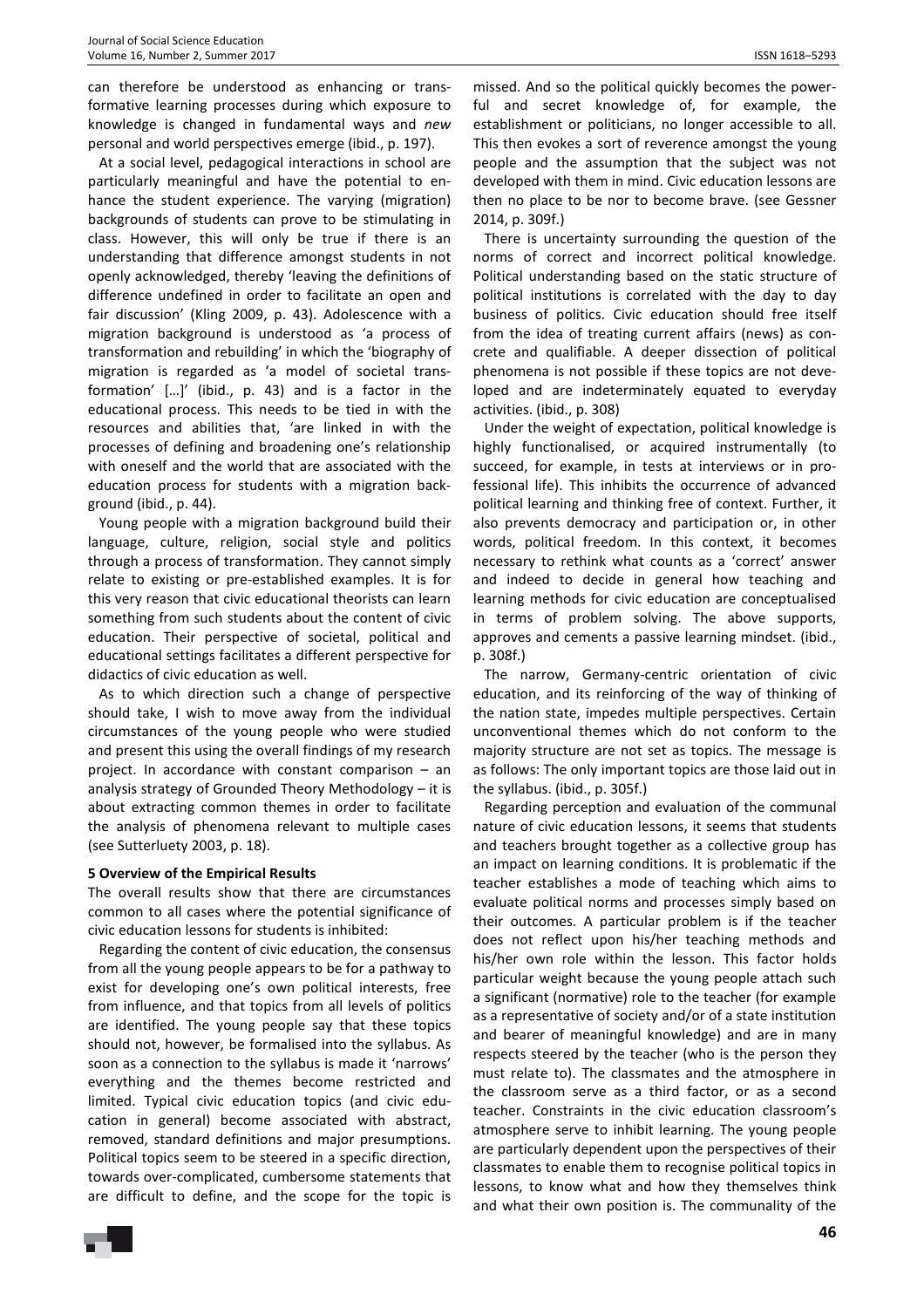situation holds particular significance because through interaction and communication with other people, one can become certain of one's own perspective (and one's identity) and this goes way beyond reproduction of static learning materials. (ibid., p. 310f.)

## **6 Teaching Civic Education in a migrating Global Community**

"[…] [G]lobalisation has led to increased migration and consequent demographic changes. In urban areas in particular, school populations are characterised by increased cultural diversity and by the presence of refugees and asylum seekers." (Osler and Starkey 2003, p. 245) In relation to migration-related heterogeneity<sup>8</sup> and civic education, Sabine Mannitz (2009) focuses on emancipatory competencies. Civic education spans more than 'explaining the shaping of states and society (…)' (ibid., p. 157f.). Concepts of society rooted in nationalism become diluted through the process of transnationalisation. For civic education in schools this means presenting existing values and norms without the suggestion that they are substitutable. They must simultaneously factor in the blurring of state borders and ethnicity which have become conditions of social and political action (see ibid.). Civic education is tasked with preparing all students for participation in society. The challenge that educational/didactic theorists perceive themselves to be facing is to equip young people to deal with uncertainty and conflict (see. ibid., p. 168). In this respect, phenomena of migration pose an opportunity. It can give confidence within the school environment to young people of a migration background with the identity conflict that they face in a multicultural world. Furthermore, they can make use of the everyday normality of a multinational, multi-religious, diverse society in a number of ways (see. ibid., p.169).

Perhaps young people with a migration background are currently bringing schools and didactics back to their original task – away from efficiency and user-orientation – to attend to pedagogy and education in schools, returning to the fundamentals of composition of civic education. Currently, civic education as a school subject has an opportunity to develop politics or the political as a distinct way of thinking when interacting with others, in debating scientific discourses, and to try out and practice the articulation of this way of thinking. It is about freeing up political thinking again, where students bring themselves into the lesson - as individuals and their relationship with the world. The point is to allow students to have their say in lessons, to build up their views and ways of thinking via the learning and education process. The topic of the lesson becomes meaningful when it is used to achieve an exchange with others. This means being able to look at a situation, a thing or a political or societal phenomenon differently, from another perspective, in order to modify or develop one's own. Through this, those taking part (students *and*  teachers) in interactions, relationships, actions and discourses are able to learn something. It is therefore about lessons in which students have a space in which

they can gain substantially from being able to see the connection between their own knowledge, thoughts, actions and experience. That is also empowering. The students become stakeholders and can determine what counts as political, for themselves. It is only through this method of civic education that a process of individual and societal transformation can develop.

For construction of teaching theory, teaching civics must not be reduced to a quasi-technological method. It calls for lesson plans within which students are empowered to develop, pursue and share their own individual avenue of thinking. Only in situations where one interacts and communicates with others is it possible to assure oneself and others of one's viewpoint. This goes way beyond the reproduction of state learning materials. It is about approaching political and social issues that are related to one's own personality and one's own interests and perceptions in relation to the society in which one lives. The question then is how those in political learning and civic education can be enabled to find something *good* in what they think and do that they could potentially bring forward. Politics therefore stands for the dynamic process of negotiation between people. Civic education can provide such a 'space in between' in the global (migrating) community in which people can develop their attitudes, beliefs and ideas. (see also Starkey 2008: Diversity and citizenship in the curriculum)

## **7 Prospects**

The discussion of the findings should have made clear that attention should be turned towards student's environment and individual needs to discover more about how they learn and educate themselves politically. Civic education must be all about having the young people in mind, in order to enable them to be able to cope with the complexity of social realities.

And in the context of migration, it is about not reducing civic education to the question of whether migrationdetermined difference should be either emphasised or ignored. It must be much more about the young people themselves as a starting point and varying the political teaching and learning offers according to specific individual needs. It is about people (learner-focused), subject-orientated civic education in schools, which above all is inductive with concepts forged by students themselves.

Individual learning requirements include consideration of heterogeneity, and it is clear that monocausal (if-thenteaching instructions) learning and teaching designs do not sufficient justice to the multi-dimensional interdependencies which teaching and learning of politics entail. There is currently an ever-increasing focus of school education on the data from evidence-based research. In this context, the findings of qualitative research designs with students demonstrate that simple assumptions about cause and effect between personal and learning variables in civic education processes are likely to be flawed. One perspective to explore would be the concept or analysis of adolescence in an increasingly complex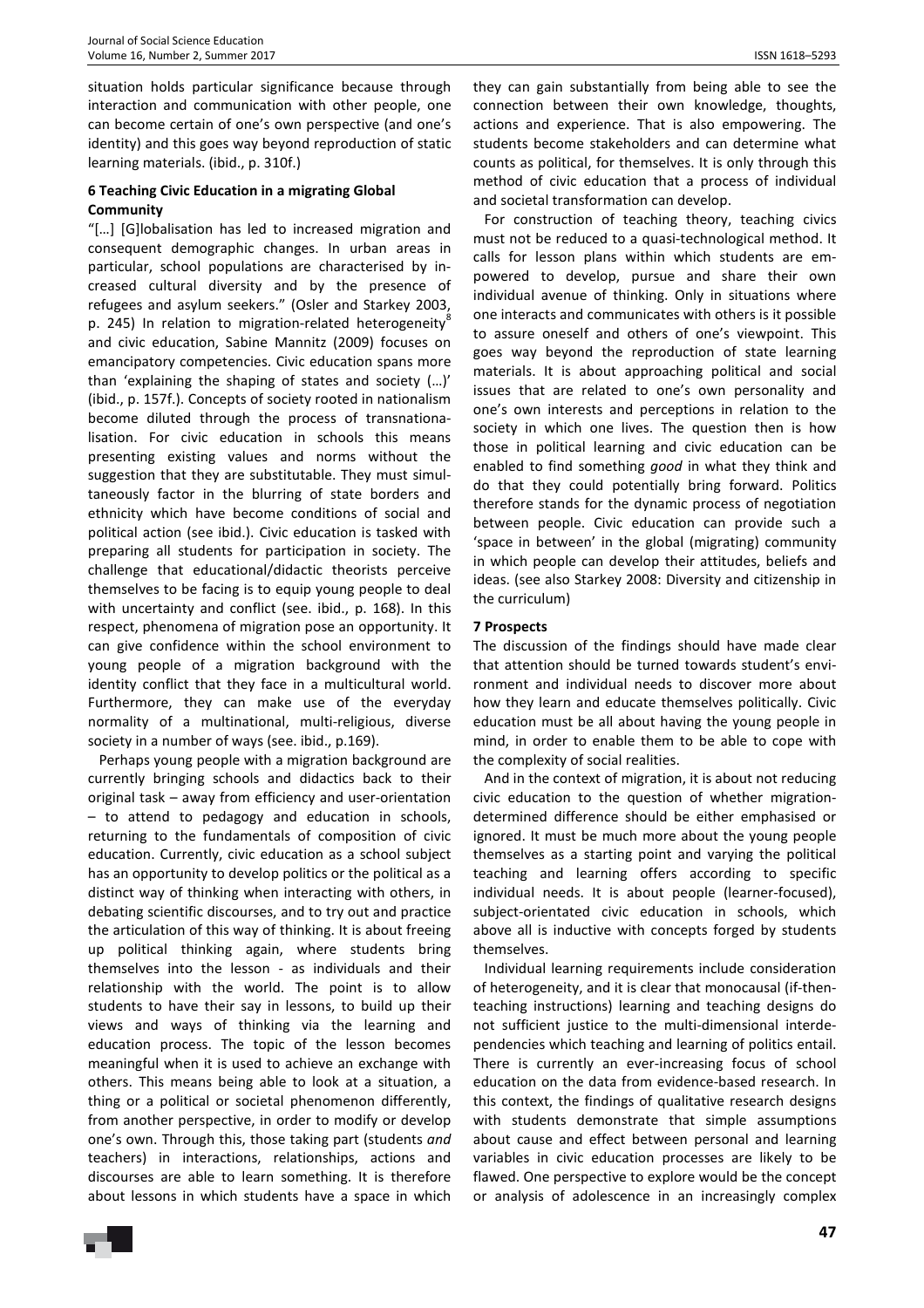heterogeneous global learning community within political and social contexts, e.g. power, scarcity, welfare, systems, rights, the general public, (see Sander 2013, p. 95 et seq.), and how this is revealed in the social situation of a lesson, i.e. in discussions and interactions in class. Interdisciplinary and transdisciplinary thinking are necessary for such research, bringing together the perspectives of political, educational and developmental sciences, psychological, sociological and civic education theory.

And with regards to a professionalised treatment of teaching politics, the training needs to be relevant to competences in reflection, analysis and action (see Schelle 2005), which corresponds with a didactical and pedagogical handling of heterogeneity. These must be sensitive to the cultural *and* social characteristics of the young students.

Such inductive politics didactics inhibits the extent to which heterogeneity and difference can be set independent from the learners. Regarding heterogeneity determined by migration, there are theoretical conceptual debates about learning and teaching requirements as well as a strong emphasis on relating these to subjective perspectives. A reflective approach is required in order to successfully deal with the demand of heterogeneity in the complex learning and educational requirements of young students. One aspect of heterogeneity is migration-determined difference which also influences future societal developments. Civic education (lessons) in school themselves hold the potential to facilitate freer, more individual approaches to issues and thereby allow forms of learning to come into question which specifically leave space for individual *and* societal issues.

## **References**

Auernheimer, Georg (2012). *Einführung in die Interkulturelle Pädagogik* [Introduction to Intercultural Pedagogy] (7th ed., revised). Darmstadt, Germany: Wissenschaftliche Buchgesellschaft.

Autorengruppe Fachdidaktik (2015). *Was ist gute politische Bildung? Leitfaden für den fachwissenschaftlichen Unterricht* [What is Good Civic Education? Handbook for the Didactic of Teaching Civic Education]. Schwalbach/Ts., Germany: Wochenschau.

Bär, Christine (2016). *Migration im Jugendalter. Psychosoziale Herausforderungen zwischen Trennung, Trauma und Bildungsaufstieg im deutschen Schulsystem* [Migration during Adolescence: The psycho-social challenges of separation, trauma and educational development in the German school system]. Gießen, Germany: Psychosozial Verlag.

Banks, James A. (2007). *Diversity and Citizenship Education: Global Perspectives*. N.p.: Jossey-Bass.

Boehm, Andreas (2012). Theoretisches Codieren [Theoretical Coding] In Flick, Uwe; Kardorff, Ernst; Steinke, Ines (Eds.), *Qualitative Forschung. Ein Handbuch*

[Qualitative Research: A Handbook].  $(9<sup>th</sup>$  Edition) (pp. 475-485). Reinbek bei Hamburg, Germany: Rowohlt.

Bransford, John D. et al. (2004). *How people learn*. *Brain, Mind, Experience, and School.* United Stated, Washington, D.C.: National Academy Press.

Corbin, Juliet M.; Strauss, Anselm L. (2015). *Basics of qualitative research: techniques and procedures for developing grounded theory.* Los Angeles, United States: Sage Publications.

Diefenbach, Heike (2008). *Kinder und Jugendliche aus Migrantenfamilien im deutschen Bildungssystem. Erklärungen und empirische Befunde* [Children and young people from migratory families in the German education system: Explanations and empirical findings]. (2nd ed., updated). Wiesbaden, Germany: VS Verlag für Sozialwissenschaften.

Flick, Uwe (2011). *Qualitative Sozialforschung. Eine Einführung* [Qualitative Social Research. An Introduction].  $(4^{th}$  Edition). Reinbeck bei Hamburg, Germany: Rowohlt.

Fuerstenau, Sara (2009). Lernen und Lehren in heterogenen Gruppen [Teaching and Learning in Heterogeneous Groups] In Fuerstenau, Sara; Gomolla, Mechthild (Eds.), *Migration und schulischer Wandel: Unterricht* [Migration and Change in Education: Lessons]. (pp. 61-84). Wiesbaden, Germany: Springer.

Gessner, Susann et. al. (2011): Schülervorstellungen in der politischen Bildung - ein Forschungsverbund aus vier Dissertationsvorhaben. [Students conceptions in civic education – a research cooperation of four dissertation projects]. *Zeitschrift für Didaktik der Gesellschaftswissenschaften (ZdG). 1*. (pp. 166-169).

Gessner, Susann (2014). *Politikunterricht als Möglichkeitsraum. Perspektiven auf schulische politische Bildung von Jugendlichen mit Migrationshintergrund* [Civic Education as potential space. Perspectives on civic education by students with a migration background]. Schwalbach/Ts.: Wochenschau.

Glaser, Barney G.; Strauss, Anselm L. (1967). *The discovery of grounded theory: strategies for qualitative research.* New York, United States: Aldine.

Gogolin, Ingrid (2006). Erziehungswissenschaft und Transkulturalität [The Science of Development and Transculturalism] In Goehlich, Michael et. al. (Eds.), *Transkulturalität und Pädagogik. Interdisziplinäre Annäherungen an ein kulturwissenschaftliches Konzept und seine pädagogische Relevanz* [Transculturalism and Pedagogy, Interdisciplinary Approaches to a cultural science concept and their Pedagogical Relevance]. (pp. 31-44). Weinheim and Muenchen, Germany: Juventa.

Hamburger, Franz (2009). *Abschied von der Interkulturellen Pädagogik. Plädoyer für einen Wandel sozialpädagogischer Konzepte* [A departure from intercultural pedagogy: The case for change in social-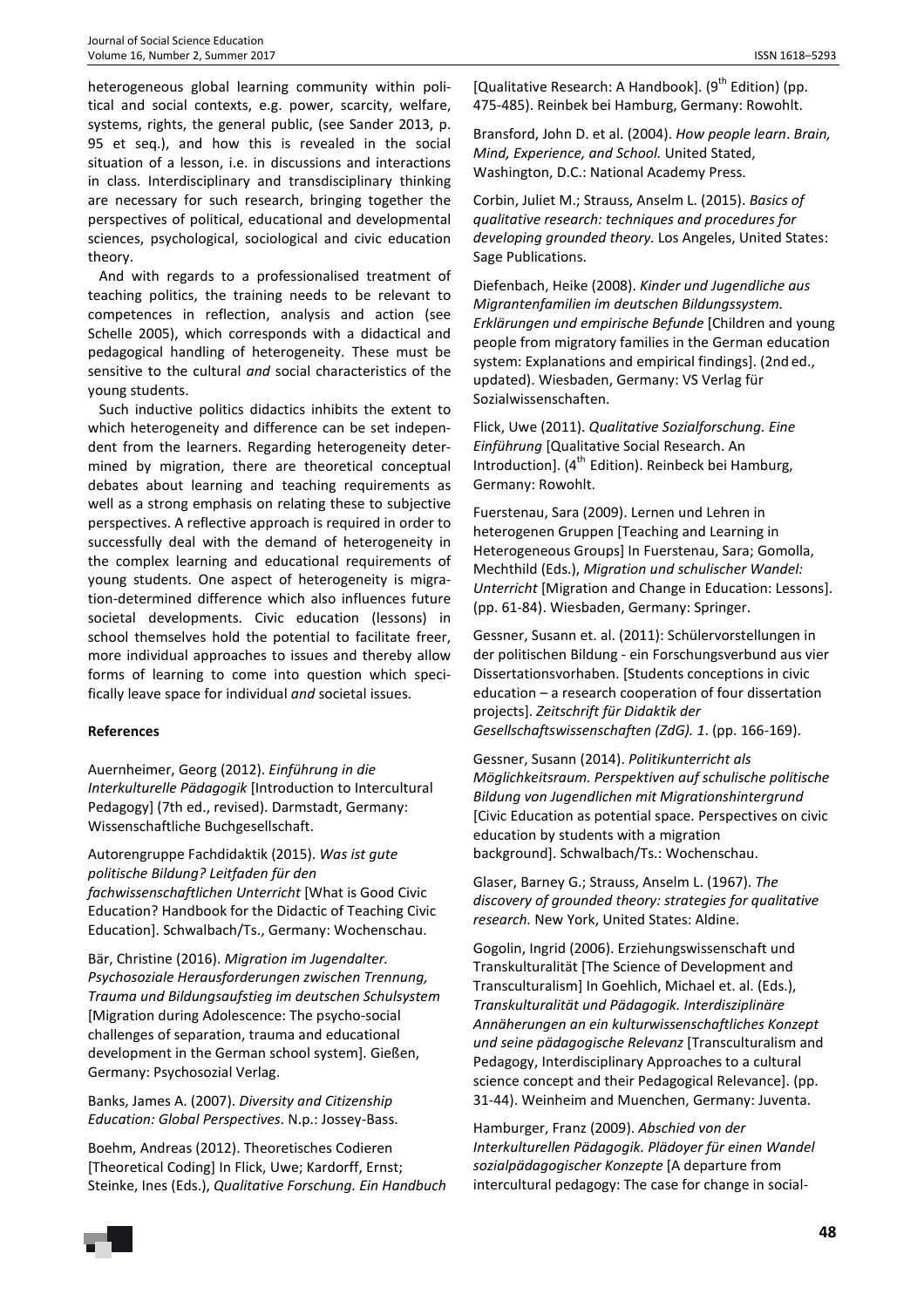pedagogy theory]. Weinheim and München, Germany: Beltz Juventa.

Herrmanns, Harry (1992). Die Auswertung narrativer Interviews. Ein Beispiel für qualitative Verfahren [The Evaluation of Narrative Interviews: An Example for Qualitative Processes] In Hoffmeyer-Zlotnik, Juergen H.P. (Eds.), *Analyse verbaler Daten. Über den Umgang mit qualitativen Daten*. [Analysis of Verbal Data. Dealing with Qualitative Data]. (pp. 110-141). Opladen, Germany: West German Publishers.

Hess, Diana; McAvoy, Paula (2015). *The political classroom Evidence and Ethics in Democratic Education.*  New York/London: Routledge.

Holzbrecher, Alfred (1997). *Wahrnehmung des Anderen. Zur Didaktik interkulturellen Lernens* [Perception of the other: Towards a didactic of intercultural learning]. Opladen, Germany: Leske + Budrich.

Huelst, Dirk (2010). Grounded Theory. In Friebertshaueser, Barabara; Langer, Antje; Prengel, Annedore (Eds.), *Handbuch Qualitative Forschungsmethoden in der Erziehungswissenschaft.* [Handbook of Qualitative Research Methods in Developement Sciences] (3<sup>rd</sup>, fully revised Edition) (pp. 281-300). Weinheim, Germany: Juventa.

King, Vera (2009). Ungleiche Karrieren. Bildungsaufstieg und Adoleszenzverläufe bei jungen Frauen und Männern aus Migrantenfamilien [Career inequality: Advancement through education and the course of adolescence in young men and women from migratory families]. In King, Vera; Koller, Hans-Christoph (Eds.), *Adoleszenz – Migration – Bildung. Bildungsprozesse Jugendlicher und junger Erwachsener mit Migrationshintergrund* [Adolescence – Migration – Education: Educational processes for teenagers and young adults with a migration background]. (2nd ed., expanded) (pp. 27-46). Wiesbaden, Germany: VS Verlag für Sozialwissenschaften.

King, Vera; Koller, Hans-Christoph (2009). Adoleszenz als Möglichkeitsraum für Bildungsprozesse unter Migrationsbedingungen. Eine Einführung [Adolesence under migratory conditions as an opportunity in education. An introduction]. In King, Vera; Koller, Hans-Christoph (Eds.), *Adoleszenz – Migration – Bildung. Bildungsprozesse Jugendlicher und junger Erwachsener mit Migrationshintergrund* [Adolescence – Migration – Education: Educational processes for teenagers and young adults with a migration background]. (2nd ed., expanded) (pp. 9-26). Wiesbaden, Germany: VS Verlag für Sozialwissenschaften.

Koller, Hans-Christoph (2006). Doppelter Abschied. Zur Verschränkung adoleszenz- und migrationsspezifischer Bildungsprozesse am Beispiel von Lena Goreliks Roman 'Meine weißen Nächte' [A double farewell: Linking adolescent- and migrationspecific learning processes using the example from Lena Gorelik's novel 'My White Nights']. In King, Vera; Koller, Hans-Christoph (Eds.),

*Adoleszenz – Migration – Bildung. Bildungsprozesse Jugendlicher und junger Erwachsener mit Migrationshintergrund* [Adolescence – Migration – Education: Educational processes for teenagers and young adults with a migration background]. (2nd ed., expanded) (pp. 195-211). Wiesbaden, Germany: VS Verlag für Sozialwissenschaften.

Leiprecht, Rudolf; Lutz, Helma (2009). Intersektionalität im Klassenzimmer: Ethnizität, Klasse, Geschlecht [Intersectionality in the classroom: Ethnicity, class, gender]. In Leiprecht, Rudolf; Kerber, Anne (Eds.), *Schule in der Einwanderungsgesellschaft. Ein Handbuch* [School in a migratory society: A Handbook]. (3rd ed.). (pp. 218- 234). Schwalbach/Ts., Germany: Wochenschau.

Leiprecht, Rudolf (2015). Zum Umgang mit Rassismus in Schule und Unterricht: Begriffe und Ansatzpunkte [Dealing with racism in school and education: Defintions and approaches]. In Leiprecht, Rudolf; Steinbach, Anja (Eds.), *Schule in der Migrationsgesellschaft. Ein Handbuch* [School in a migratory society: A Handbook]. (3rd ed.) (pp. 115-149). Schwalbach/Ts., Germany: Wochenschau.

Mannitz, Sabine (2009). Politische Sozialisation im Unterricht: ein europäischer Vergleich [Political socialisation in teaching: European Comparisons]. In Fürstenau, Sara; Gomolla, Mechtild (Eds.), *Migration und schulischer Wandel: Unterricht* [Migration and school development: Teaching] (pp. 157-172). Wiesbaden, Germany: VS Verlag für Sozialwissenschaften.

Mecheril, Paul (2004). *Einführung in die Migrationspädagogik* [Introduction to Migration Pedagogy] Weinheim and Basel, Germany/Swiss: Beltz.

Mecheril, Paul (2011). Politische Bildung und Rassismuskritik [Civic education and critique of racism]. In Lösch, Bettina.; Thimmel, Andreas. (Eds.), *Kritische politische Bildung. Ein Handbuch* [Critical Civic Education: A Handbook] (pp.150-160). Bonn, Germany: Fischer.

Messerschmidt, Astrid (2009). *Weltbilder und Selbstbilder. Bildungsprozesse im Umgang mit Globalisierung, Migration und Zeitgeschichte* [Global and Personal Perspectives, Educational Processes in relation to Globalisation, Migration and Contemporary History]. Frankfurt a.M., Germany: Brandes and Apsel.

Nohl, Arnd-Micheal (2010). *Konzepte Interkultureller Pädagogik. Eine systematische Einführung* [Concepts of intercultural pedagogy: A systematic introduction] (2nd ed., expanded). Bad Heilbrunn, Germany: Klinkhardt.

Osler, Audrey; Starkey, Hugh (2003). *Learning for Cosmopolitan Citizenship: theoretical debates and young people's experiences.* Educational Review (Vol. 55, No. 3, pp. 243-254). London: Taylor & Francis.

Overwien, Bernd; Rathenow, Hanns-Fred (2009). Globales Lernen in Deutschland [Global Learning in Germany]. In Overwien, Bernd; Rathenow, Hanns-Fred (Eds.), *Globalisierung fordert politische Bildung. Politisches Lernen im globalen Kontext* [The challenge of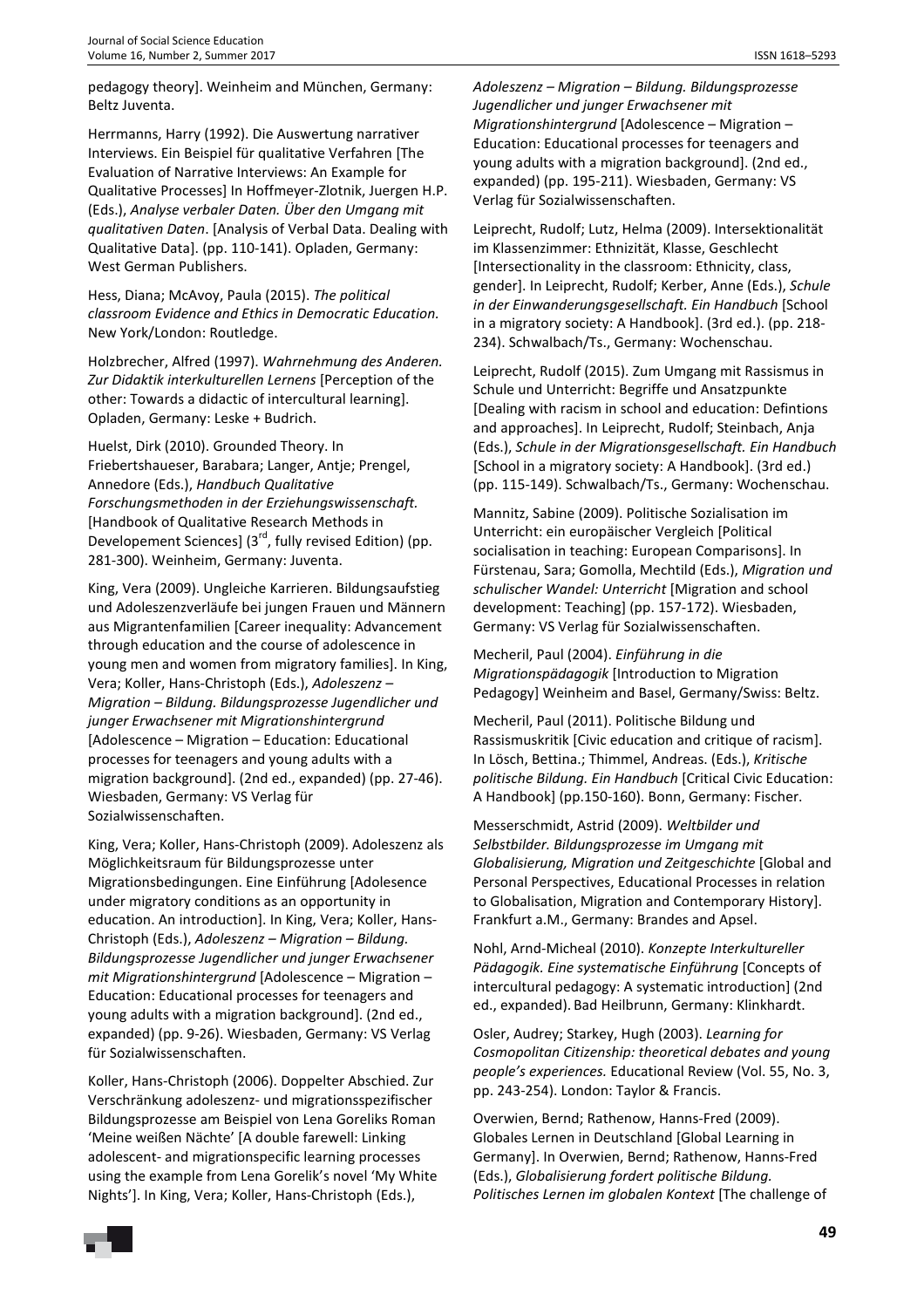Prengel, Annedore (2014). Heterogenität oder Lesarten von Gleichheit und Freiheit in der Bildung [Heterogeneity or versions of equality and freedom in education]. In Koller; Hans-Christoph; Casale, Rita; Ricken, Norbert (Eds.), *Heterogenität. Zur Konjunktur eines pädagogischen Konzepts* [Heterogeneity: Towards the creation of a pedagogical theory]. (pp. 45-68). Paderborn, Germany: Schöningh.

Rosa, Hartmut (2016). *Resonanz. Eine Soziologie der Weltbeziehung*. Berlin: Suhrkamp.

*Stellungnahme der Gesellschaft für Politikdidaktik und politische Jugend- und Erwachsenenbildung (GPJE) zum Thema 'Politische Bildung für Flüchtlinge'* [Response from the Society for Cicic Education Didactics, Civic Youth and Adult Education to the question of 'civic education for refugees', Sprecherkreis der GPJE [GPJE-Discussion forum],  $14<sup>th</sup>$  November 2015.

http://gpje.de/Stellungnahme\_pB\_Integartion\_2015.pdf (Accessed: 22th August 2016).

Sander, Wolfgang (2008). Perspektiven interkulturellen Lernens – kritische Anfragen aus der Sicht der Politikdidaktik [Perspectives of intercultural learning: Critical questions from the realm of civic education didactics]. *kursiv - Journal für politische Bildung*, 1, (pp. 84-92).

Sander, Wolfgang (2014). *Politik entdecken – Freiheit leben. Didaktische Grundlagen politischer Bildung* [Discovering politics - living freedom. Didactics of Civic Education] (4th ed.), Schwalbach/Ts., Germany: Wochenschau.

Schelle, Carla (2005). Migration als Entwicklungsaufgabe in der Schule und im Unterricht [Migration as a Development Exercise in Schools and Lessons]. In Hamburger, Franz; Badawia, Tarek; Hummrich, Merle (Eds.) *Migration und Bildung. Über das Verhältnis von Anerkennung und Zumutung in der* 

*Einwanderungsgesellschaft* [Migration and Education. The Relationship between Recognition and Expectations in the immigration society]. (pp. 41-54). Wiesbaden, Germany: Springer.

Scherr, Albert (2007). Menschenrechtsbildung [Human Rights Education]. In Lange, Dirk; Reinhardt, Volker (Eds.), *Basiswissen Politische Bildung. Handbuch für den sozialwissenschaftlichen Unterricht* [The Basics of Civic Education: Handbook for the Teachnung of Social Sciences] (Volume 3) *Inhaltsfelder der Politischen Bildung* [Topic Areas of Civic Education]. (pp. 190-198). Hohengehren, Germany: Schneider.

Scherr, Albert (2011). Subjektivität als Schlüsselbegriff kritischer politischer Bildung [Subjectivity as a key concept of critical civic education]. In Lösch, Bettina; Thimmel, Andreas (Eds.), *Kritische politische Bildung. Ein Handbuch* [Critical Civic Education: A Handbook]. (pp. 303-314). Bonn, Germany: Fischer.

Scherr, Albert (2013). Subjektbildung in Anerkennungsverhältnissen. Über 'soziale Subjektivität' und 'gegenseitige Anerkennung' als pädagogische Grundbegriffe [Recognition in Education. 'Social subjectivity' and 'mutual acceptance' as key pedagogical concepts]. In Hafeneger, Benno; Henkenborg, Peter; Scherr, Albert (Eds.), *Pädagogik der Anerkennung. Grundlagen, Konzepte, Praxisfelder* [The Pedagogy of Recognition*.* Foundations, Concepts, Areas of Practice]. (pp. 26-44). Schwalbach/Ts., Germany: Wochenschau.

Seitz, Klaus (2002). *Bildung in der Weltgesellschaft. Gesellschaftstheoretische Grundlagen Globalen Lernens*  [Education in a Global Community: Social theoretical foundations of Global Education]*.* Frankfurt a. M., Germany: Brandes & Apsel.

Seitz, Klaus (2005). Verhängnisvolle Mythen. Nationale Identität und kulturelle Vielfalt [Great Myths. National Identity and Multiculturalism]. In Datta, Asit (Ed.) *Transkulturalität und Identität. Bildungsprozesse zwischen Exklusion und Inklusion* [Transculturalism and Identity: The Educational Processes between Exclusion and Inclusion]. (pp. 51-68) Frankfurt a.M., Germany: IKO Publishers for Intercultural Communication.

Starkey, Hugh (2008). *Diversity and citizenship in the curriculum.* London Review of Education (Vol. 6, No. I, pp. 5-10). New York/London: Routledge.

Statistisches Bundesamt (2011) [Federal Statistical Office]. *Bevölkerung und Erwerbstätigkeit. Bevölkerung mit Migrationshintergrund. Ergebnisse des Mikrozensus 2011* [Population an Employment. Population with migration background. Results of the represenstational census 2011]. Wiesbaden, Germany. Retrieved from: https://www.destatis.de/DE/Publikationen/Thematisch/ Bevoelkerung/MigrationIntegration/Migrationshintergru nd2010220107004.pdf? blob=publicationFile

Sutterluety, Ferdinand (2003). *Gewaltkarrieren. Jugendliche im Kreislauf von Gewalt und Missachtung* [Careers in Violence. Young People in a Cycle of Violence and Neglect]. (2<sup>nd</sup> Revised Ed.). Frankfurt a. M., Germany: Campus.

Weike, Kerstin (2004). *Adoleszenzkonflikte in der Schule. Eine empirische Studie mit Überlegungen zu Schule als 'potential space'* [Conflicts of Adolescence in School: An empirical study to consider school as a 'space for potential']. Hamburg, Germany: Verlag Dr. Kovac.

Youniss, James (1994). Soziale Konstruktion und psychische Entwicklung [Social Constructions and Mental Development]. Krappmann, Lothar; Oswald, Hans (Eds.). Frankfurt a.M., Germany: Suhrkamp.